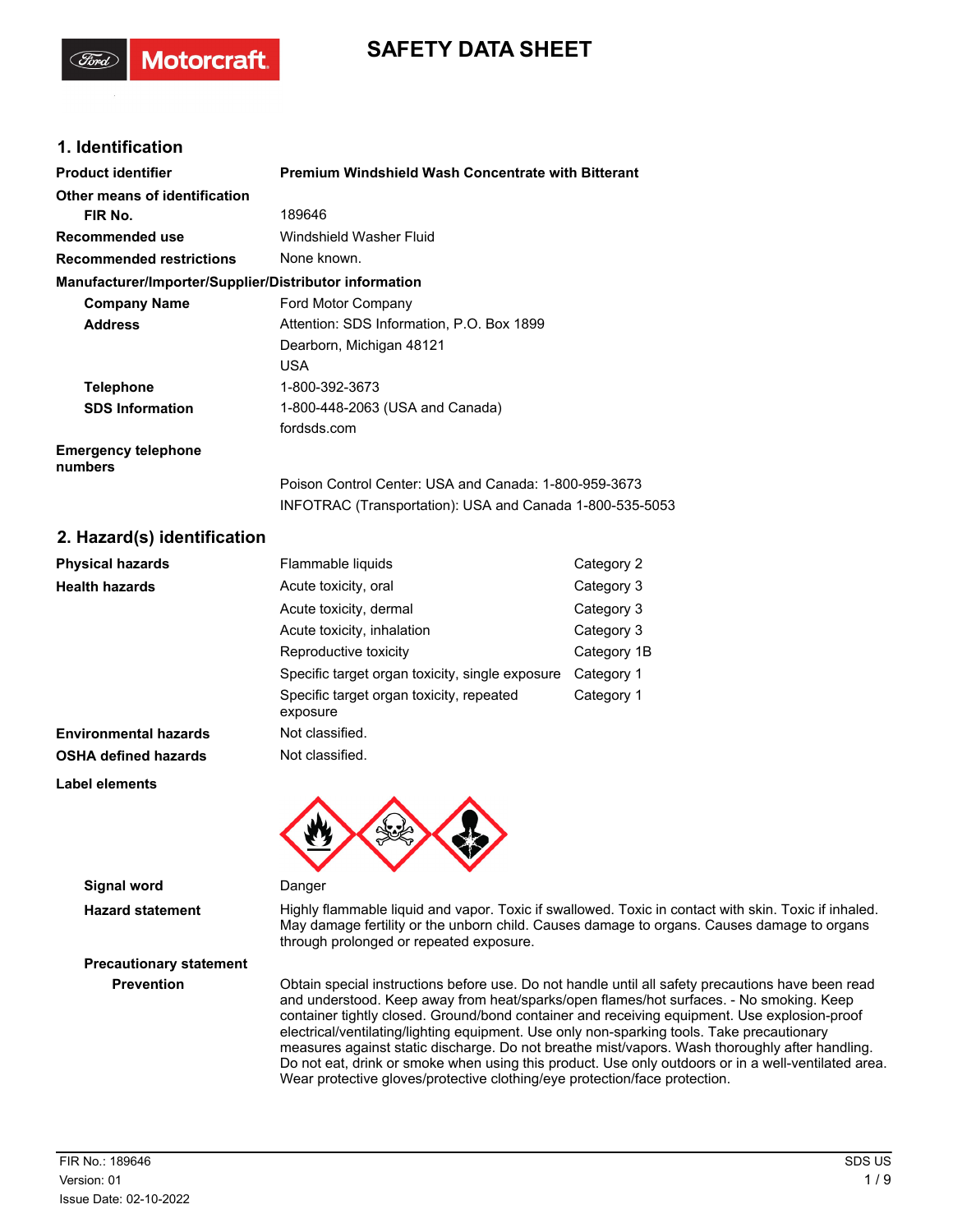| <b>Response</b>                              | If swallowed: Immediately call a poison center/doctor. Rinse mouth. If on skin (or hair): Take off<br>immediately all contaminated clothing. Rinse skin with water/shower. If inhaled: Remove person<br>to fresh air and keep comfortable for breathing. If exposed or concerned: Get medical<br>advice/attention. Call a poison center/doctor. Take off immediately all contaminated clothing and<br>wash it before reuse. In case of fire: Use appropriate media to extinguish. |
|----------------------------------------------|-----------------------------------------------------------------------------------------------------------------------------------------------------------------------------------------------------------------------------------------------------------------------------------------------------------------------------------------------------------------------------------------------------------------------------------------------------------------------------------|
| <b>Storage</b>                               | Store in a well-ventilated place. Keep container tightly closed. Store in a well-ventilated place.<br>Keep cool. Store locked up.                                                                                                                                                                                                                                                                                                                                                 |
| <b>Disposal</b>                              | Dispose of contents/container in accordance with local/regional/national/international regulations.                                                                                                                                                                                                                                                                                                                                                                               |
| Hazard(s) not otherwise<br>classified (HNOC) | May be fatal or cause blindness if swallowed. Cannot be made nonpoisonous. May irritate eyes<br>and skin. May cause irritation of respiratory tract.                                                                                                                                                                                                                                                                                                                              |
| <b>Supplemental information</b>              | None.                                                                                                                                                                                                                                                                                                                                                                                                                                                                             |

# **3. Composition/information on ingredients**

**Mixtures**

| <b>Chemical name</b>                                                         | <b>Common name and synonyms</b>                                                                                                                                                                                                                                                                                                                                                                                | <b>CAS number</b> | $\%$  |
|------------------------------------------------------------------------------|----------------------------------------------------------------------------------------------------------------------------------------------------------------------------------------------------------------------------------------------------------------------------------------------------------------------------------------------------------------------------------------------------------------|-------------------|-------|
| <b>METHANOL</b>                                                              |                                                                                                                                                                                                                                                                                                                                                                                                                | 67-56-1           | 99.99 |
| 4. First-aid measures                                                        |                                                                                                                                                                                                                                                                                                                                                                                                                |                   |       |
| <b>Inhalation</b>                                                            | Remove victim to fresh air and keep at rest in a position comfortable for breathing. Call a poison<br>center or doctor/physician.                                                                                                                                                                                                                                                                              |                   |       |
| <b>Skin contact</b>                                                          | Take off immediately all contaminated clothing. Rinse skin with water/shower. Get medical<br>advice/attention if you feel unwell. Get medical attention if irritation develops and persists. Wash<br>contaminated clothing before reuse.                                                                                                                                                                       |                   |       |
| Eye contact                                                                  | Immediately flush eyes with plenty of water for at least 15 minutes. Remove contact lenses, if<br>present and easy to do. Continue rinsing. Get medical attention if irritation develops and persists.                                                                                                                                                                                                         |                   |       |
| Ingestion                                                                    | Call a physician or poison control center immediately. Rinse mouth. Do not induce vomiting. If<br>vomiting occurs, keep head low so that stomach content doesn't get into the lungs.                                                                                                                                                                                                                           |                   |       |
| <b>Most important</b><br>symptoms/effects, acute and<br>delayed              | Headache. Dizziness. Nausea, vomiting. Direct contact with eyes may cause temporary irritation.<br>Prolonged exposure may cause chronic effects.                                                                                                                                                                                                                                                               |                   |       |
| Indication of immediate<br>medical attention and special<br>treatment needed | Provide general supportive measures and treat symptomatically. Thermal burns: Flush with water<br>immediately. While flushing, remove clothes which do not adhere to affected area. Call an<br>ambulance. Continue flushing during transport to hospital. Keep victim warm. Keep victim under<br>observation. Symptoms may be delayed.                                                                         |                   |       |
| <b>General information</b>                                                   | Take off immediately all contaminated clothing. IF exposed or concerned: Get medical<br>advice/attention. If you feel unwell, seek medical advice (show the label where possible). Ensure<br>that medical personnel are aware of the material(s) involved, and take precautions to protect<br>themselves. Show this safety data sheet to the doctor in attendance. Wash contaminated clothing<br>before reuse. |                   |       |
| 5. Fire-fighting measures                                                    |                                                                                                                                                                                                                                                                                                                                                                                                                |                   |       |
| Suitable extinguishing media                                                 | Water fog. Alcohol resistant foam. Dry chemical powder. Carbon dioxide (CO2).                                                                                                                                                                                                                                                                                                                                  |                   |       |
| Unsuitable extinguishing<br>media                                            | Do not use water jet as an extinguisher, as this will spread the fire.                                                                                                                                                                                                                                                                                                                                         |                   |       |
| Specific hazards arising from<br>the chemical                                | Vapors may form explosive mixtures with air. Vapors may travel considerable distance to a source<br>of ignition and flash back. During fire, gases hazardous to health may be formed. Upon<br>decomposition, this product emits carbon monoxide, carbon dioxide and/or low molecular weight<br>hydrocarbons.                                                                                                   |                   |       |
| Special protective equipment<br>and precautions for firefighters             | Self-contained breathing apparatus and full protective clothing must be worn in case of fire.                                                                                                                                                                                                                                                                                                                  |                   |       |
| <b>Fire fighting</b><br>equipment/instructions                               | In case of fire and/or explosion do not breathe fumes. Move containers from fire area if you can do<br>so without risk.                                                                                                                                                                                                                                                                                        |                   |       |
| <b>Specific methods</b>                                                      | Use standard firefighting procedures and consider the hazards of other involved materials.                                                                                                                                                                                                                                                                                                                     |                   |       |
| <b>General fire hazards</b>                                                  | Highly flammable liquid and vapor.                                                                                                                                                                                                                                                                                                                                                                             |                   |       |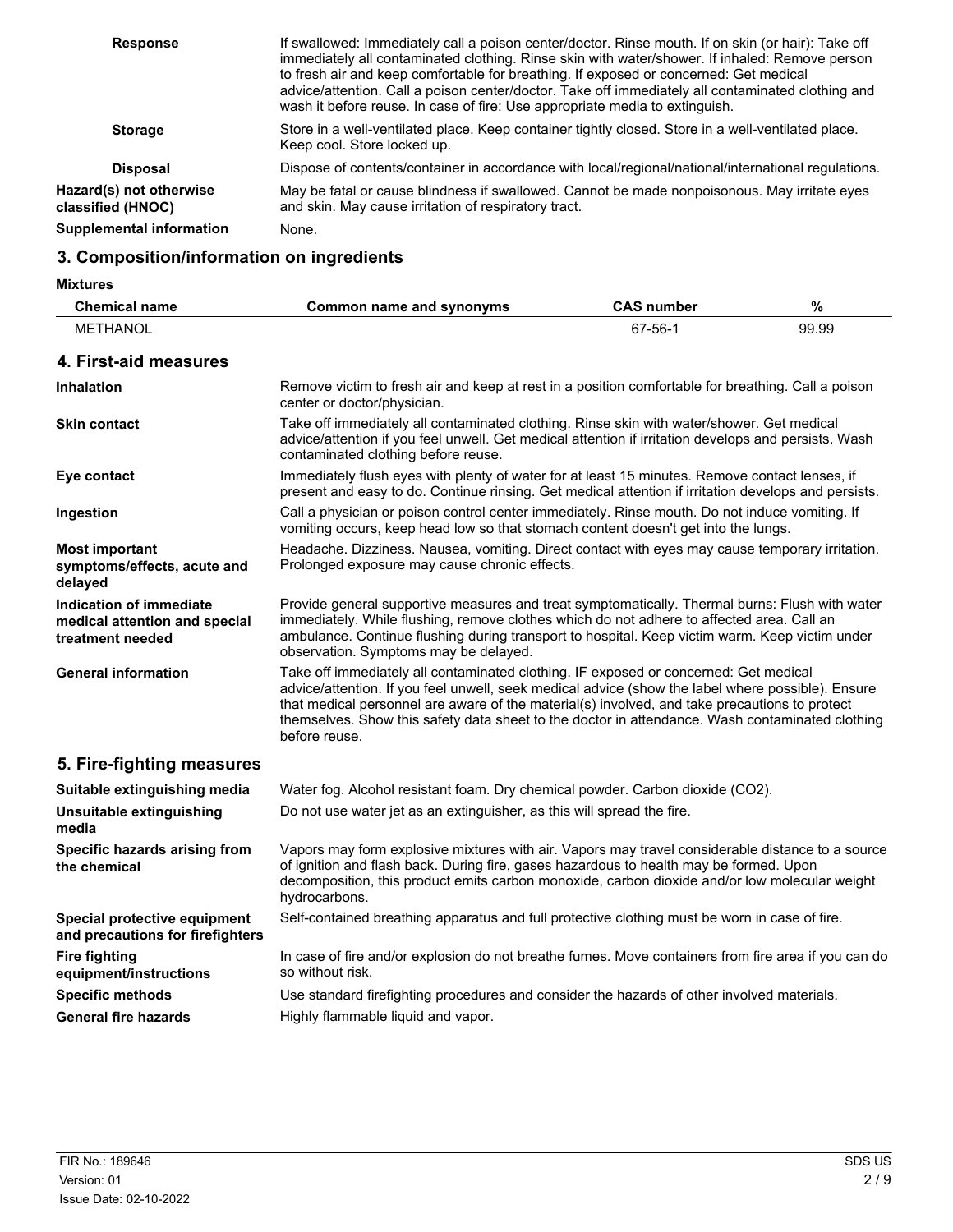### **6. Accidental release measures**

| Personal precautions,<br>protective equipment and<br>emergency procedures | Avoid contact with eyes, skin, and clothing. Do not breathe mist/vapors. Ventilate closed spaces<br>before entering them. Do not touch damaged containers or spilled material unless wearing<br>appropriate protective clothing. Keep people away from and upwind of spill/leak. Keep<br>unnecessary personnel away. Eliminate all ignition sources (no smoking, flares, sparks, or flames<br>in immediate area). Local authorities should be advised if significant spillages cannot be<br>contained. Wear appropriate protective equipment and clothing during clean-up. For personal<br>protection, see section 8 of the SDS.                                                                                                                                                                                                                                                                                                                                                                                                                                                    |
|---------------------------------------------------------------------------|-------------------------------------------------------------------------------------------------------------------------------------------------------------------------------------------------------------------------------------------------------------------------------------------------------------------------------------------------------------------------------------------------------------------------------------------------------------------------------------------------------------------------------------------------------------------------------------------------------------------------------------------------------------------------------------------------------------------------------------------------------------------------------------------------------------------------------------------------------------------------------------------------------------------------------------------------------------------------------------------------------------------------------------------------------------------------------------|
| <b>Methods and materials for</b><br>containment and cleaning up           | Eliminate all ignition sources (no smoking, flares, sparks, or flames in immediate area). Keep<br>combustibles (wood, paper, oil, etc.) away from spilled material. Take precautionary measures<br>against static discharge. Use only non-sparking tools. This product is miscible in water.                                                                                                                                                                                                                                                                                                                                                                                                                                                                                                                                                                                                                                                                                                                                                                                        |
|                                                                           | Large Spills: Stop the flow of material, if this is without risk. Dike the spilled material, where this is<br>possible. Use a non-combustible material like vermiculite, sand or earth to soak up the product<br>and place into a container for later disposal. Following product recovery, flush area with water.                                                                                                                                                                                                                                                                                                                                                                                                                                                                                                                                                                                                                                                                                                                                                                  |
|                                                                           | Small Spills: Absorb with earth, sand or other non-combustible material and transfer to containers<br>for later disposal. Wipe up with absorbent material (e.g. cloth, fleece). Clean surface thoroughly to<br>remove residual contamination.                                                                                                                                                                                                                                                                                                                                                                                                                                                                                                                                                                                                                                                                                                                                                                                                                                       |
|                                                                           | Never return spills to original containers for re-use. For waste disposal, see section 13 of the SDS.                                                                                                                                                                                                                                                                                                                                                                                                                                                                                                                                                                                                                                                                                                                                                                                                                                                                                                                                                                               |
| <b>Environmental precautions</b>                                          | Avoid discharge into drains, water courses or onto the ground.                                                                                                                                                                                                                                                                                                                                                                                                                                                                                                                                                                                                                                                                                                                                                                                                                                                                                                                                                                                                                      |
| 7. Handling and storage                                                   |                                                                                                                                                                                                                                                                                                                                                                                                                                                                                                                                                                                                                                                                                                                                                                                                                                                                                                                                                                                                                                                                                     |
| <b>Precautions for safe handling</b>                                      | Pregnant or breastfeeding women must not handle this product. Obtain special instructions before<br>use. Do not handle until all safety precautions have been read and understood. Avoid contact with<br>eyes, skin, and clothing. Do not breathe mist/vapors. Avoid prolonged exposure. Do not taste or<br>swallow. When using, do not eat, drink or smoke. Use only outdoors or in a well-ventilated area.<br>Do not handle, store or open near an open flame, sources of heat or sources of ignition. Protect<br>material from direct sunlight. All equipment used when handling the product must be grounded.<br>Use non-sparking tools and explosion-proof equipment. Take precautionary measures against<br>static discharges. Explosion-proof general and local exhaust ventilation. Should be handled in<br>closed systems, if possible. Observe good industrial hygiene practices. Wash hands thoroughly<br>after handling. Wash contaminated clothing before reuse. Wear appropriate personal protective<br>equipment. For personal protection, see Section 8 of the SDS. |
| Conditions for safe storage,<br>including any incompatibilities           | Store locked up. Keep away from heat, sparks and open flame. Prevent electrostatic charge<br>build-up by using common bonding and grounding techniques. Store in a cool, dry place out of<br>direct sunlight. Store in tightly closed container. Store in a well-ventilated place. Keep in an area<br>equipped with sprinklers. Store away from incompatible materials (see Section 10 of the SDS).                                                                                                                                                                                                                                                                                                                                                                                                                                                                                                                                                                                                                                                                                 |

### **8. Exposure controls/personal protection**

### **Occupational exposure limits**

The following constituents are the only constituents of the product which have a PEL, TLV or other recommended exposure limit. At this time, the other constituents have no known exposure limits.

| US. OSHA Table Z-1 Limits for Air Contaminants (29 CFR 1910.1000)<br><b>Components</b> | <b>Type</b> | Value          |  |
|----------------------------------------------------------------------------------------|-------------|----------------|--|
| METHANOL (CAS 67-56-1)                                                                 | <b>PEL</b>  | 260 mg/m3      |  |
|                                                                                        |             | $200$ ppm      |  |
| US. ACGIH Threshold Limit Values                                                       |             |                |  |
| <b>Components</b>                                                                      | <b>Type</b> | Value          |  |
| METHANOL (CAS 67-56-1)                                                                 | <b>STEL</b> | 250 ppm        |  |
|                                                                                        | TWA         | 200 ppm        |  |
| US. NIOSH: Pocket Guide to Chemical Hazards                                            |             |                |  |
| <b>Components</b>                                                                      | <b>Type</b> | Value          |  |
| METHANOL (CAS 67-56-1)                                                                 | <b>STEL</b> | $325$ mg/m $3$ |  |
|                                                                                        |             | 250 ppm        |  |
|                                                                                        | <b>TWA</b>  | 260 mg/m3      |  |
|                                                                                        |             | 200 ppm        |  |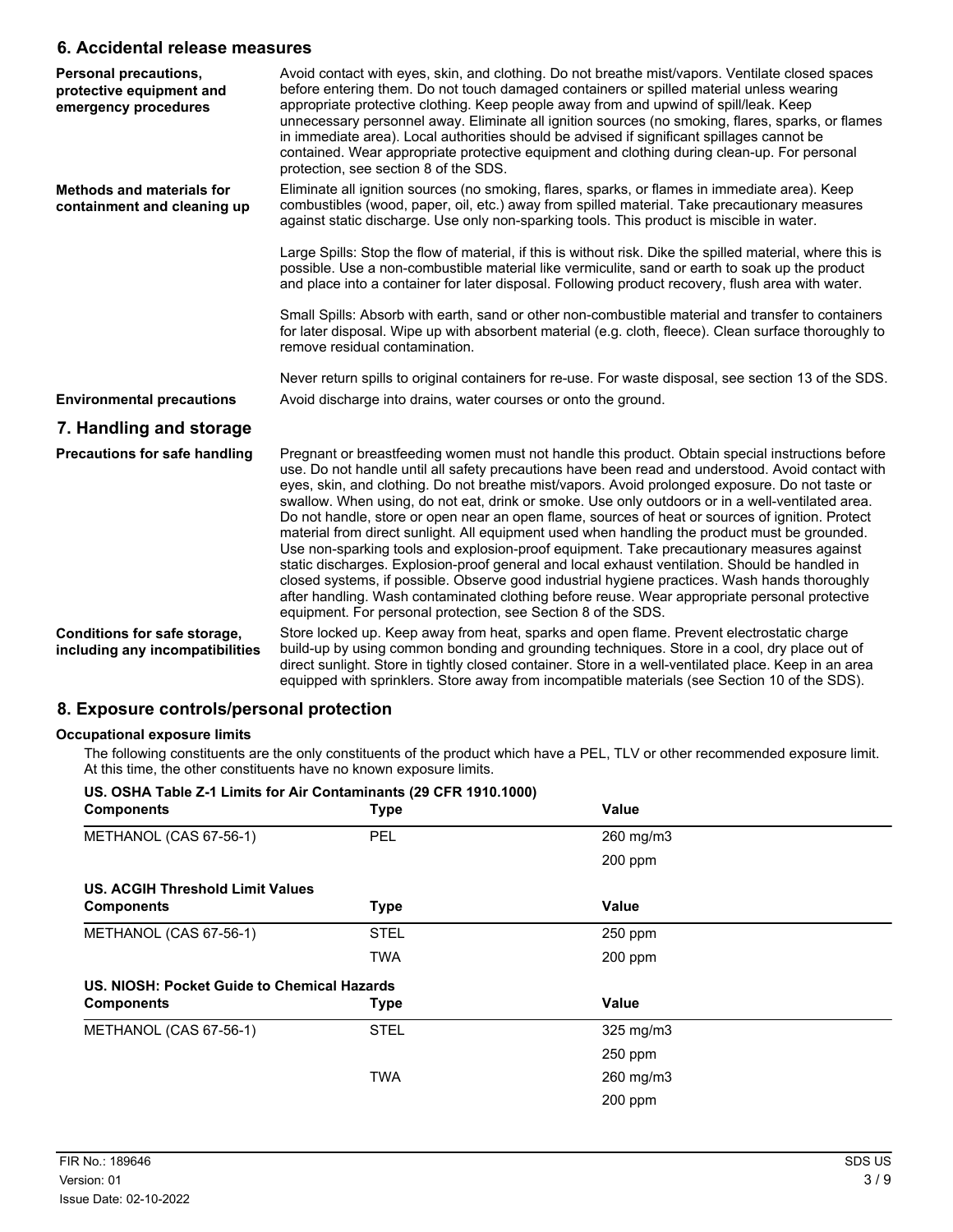| <b>Biological limit values</b>                                              |                                                               |                    |                                   |                                                                                                                                                                                                                                                                                                                                                                                       |
|-----------------------------------------------------------------------------|---------------------------------------------------------------|--------------------|-----------------------------------|---------------------------------------------------------------------------------------------------------------------------------------------------------------------------------------------------------------------------------------------------------------------------------------------------------------------------------------------------------------------------------------|
| <b>ACGIH Biological Exposure Indices</b>                                    |                                                               |                    |                                   |                                                                                                                                                                                                                                                                                                                                                                                       |
| <b>Components</b>                                                           | Value                                                         | <b>Determinant</b> | <b>Specimen</b>                   | <b>Sampling Time</b>                                                                                                                                                                                                                                                                                                                                                                  |
| METHANOL (CAS 67-56-1) 15 mg/l                                              |                                                               | Methanol           | Urine                             |                                                                                                                                                                                                                                                                                                                                                                                       |
| * - For sampling details, please see the source document.                   |                                                               |                    |                                   |                                                                                                                                                                                                                                                                                                                                                                                       |
| <b>Exposure guidelines</b>                                                  |                                                               |                    |                                   |                                                                                                                                                                                                                                                                                                                                                                                       |
| US - California OELs: Skin designation                                      |                                                               |                    |                                   |                                                                                                                                                                                                                                                                                                                                                                                       |
| METHANOL (CAS 67-56-1)<br>US - Minnesota Haz Subs: Skin designation applies |                                                               |                    | Can be absorbed through the skin. |                                                                                                                                                                                                                                                                                                                                                                                       |
| METHANOL (CAS 67-56-1)<br>US - Tennessee OELs: Skin designation             |                                                               |                    | Skin designation applies.         |                                                                                                                                                                                                                                                                                                                                                                                       |
| METHANOL (CAS 67-56-1)<br>US ACGIH Threshold Limit Values: Skin designation |                                                               |                    | Can be absorbed through the skin. |                                                                                                                                                                                                                                                                                                                                                                                       |
| METHANOL (CAS 67-56-1)                                                      |                                                               |                    | Danger of cutaneous absorption    |                                                                                                                                                                                                                                                                                                                                                                                       |
| US NIOSH Pocket Guide to Chemical Hazards: Skin designation                 |                                                               |                    |                                   |                                                                                                                                                                                                                                                                                                                                                                                       |
| METHANOL (CAS 67-56-1)                                                      |                                                               |                    | Can be absorbed through the skin. |                                                                                                                                                                                                                                                                                                                                                                                       |
| Appropriate engineering<br>controls                                         |                                                               |                    |                                   | Provide eyewash station and safety shower. Use adequate ventilation to control airborne<br>concentrations below the exposure limits/guidelines. If user operations generate a vapor, dust<br>and/or mist, use process enclosure, appropriate local exhaust ventilation, or other engineering<br>controls to control airborne levels below the recommended exposure limits/guidelines. |
| Individual protection measures, such as personal protective equipment       |                                                               |                    |                                   |                                                                                                                                                                                                                                                                                                                                                                                       |
| <b>Eye/face protection</b>                                                  | Wear safety glasses with side shields (or goggles).           |                    |                                   |                                                                                                                                                                                                                                                                                                                                                                                       |
| <b>Skin protection</b>                                                      |                                                               |                    |                                   |                                                                                                                                                                                                                                                                                                                                                                                       |
| <b>Hand protection</b>                                                      | recommended.                                                  |                    |                                   | Suitable chemical protective gloves should be worn when the potential exists for skin exposure.<br>The choice of an appropriate glove does not only depend on its material but also on other quality<br>features and is different from one producer to the other. Nitrile or butyl rubber gloves are                                                                                  |
| Other                                                                       | Wear appropriate chemical resistant clothing if applicable.   |                    |                                   |                                                                                                                                                                                                                                                                                                                                                                                       |
| <b>Respiratory protection</b>                                               | Standard 29 CFR 1910.134 and/or Canadian Standard CSA Z94.4.  |                    |                                   | If engineering controls do not maintain airborne concentrations to a level which is adequate to<br>protect worker health, an approved respirator must be worn. Respirator selection, use and<br>maintenance should be in accordance with the requirements of OSHA Respiratory Protection                                                                                              |
| <b>Thermal hazards</b>                                                      | Wear appropriate thermal protective clothing, when necessary. |                    |                                   |                                                                                                                                                                                                                                                                                                                                                                                       |
| <b>General hygiene</b><br>considerations                                    | contaminants.                                                 |                    |                                   | Observe any medical surveillance requirements. When using do not smoke. Always observe good<br>personal hygiene measures, such as washing after handling the material and before eating,<br>drinking, and/or smoking. Routinely wash work clothing and protective equipment to remove                                                                                                 |

# **9. Physical and chemical properties**

| <b>Appearance</b>                            |                              |
|----------------------------------------------|------------------------------|
| <b>Physical state</b>                        | Liquid.                      |
| Form                                         | Liquid.                      |
| Color                                        | Blue                         |
| Odor                                         | Alcoholic.                   |
| Odor threshold                               | Not available.               |
| рH                                           | Not available.               |
| Melting point/freezing point                 | -144.4 °F (-98 °C)           |
| Initial boiling point and boiling<br>range   | 148.46 °F (64.7 °C)          |
| <b>Flash point</b>                           | 52.0 °F (11.1 °C) Closed Cup |
| <b>Evaporation rate</b>                      | > 1 (BuAc=1)                 |
| Flammability (solid, gas)                    | Not applicable.              |
| Upper/lower flammability or explosive limits |                              |
| Explosive limit - lower (%)                  | $6\%$ v/v                    |
| Explosive limit - upper (%)                  | $36\%$ v/v                   |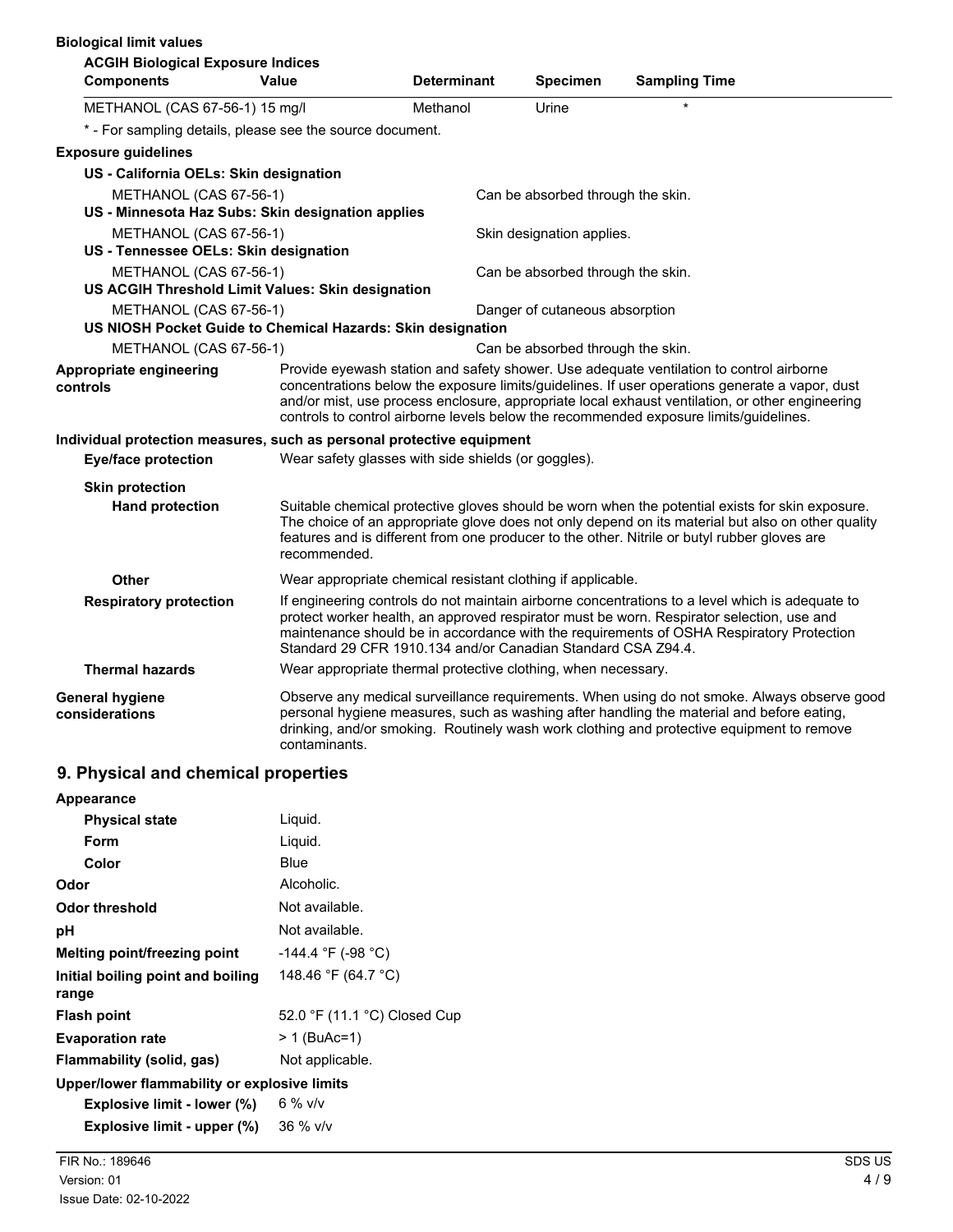| Vapor pressure                                    | 13.2 kPa @ 20° C                                                                                                                                  |
|---------------------------------------------------|---------------------------------------------------------------------------------------------------------------------------------------------------|
| Vapor density                                     | $> 1$ (Air=1)                                                                                                                                     |
| <b>Relative density</b>                           | $0.8$ (Water=1)                                                                                                                                   |
| <b>Relative density temperature</b>               | 59 °F (15 °C)                                                                                                                                     |
| Solubility(ies)                                   |                                                                                                                                                   |
| <b>Solubility (water)</b>                         | 100 %                                                                                                                                             |
| <b>Partition coefficient</b><br>(n-octanol/water) | Not available.                                                                                                                                    |
| <b>Auto-ignition temperature</b>                  | Not available.                                                                                                                                    |
| <b>Decomposition temperature</b>                  | Not available.                                                                                                                                    |
| <b>Viscosity</b>                                  | Not available.                                                                                                                                    |
| <b>Other information</b>                          |                                                                                                                                                   |
| <b>VOC</b>                                        | 100 %                                                                                                                                             |
| 10. Stability and reactivity                      |                                                                                                                                                   |
| <b>Reactivity</b>                                 | The product is stable and non-reactive under normal conditions of use, storage and transport.                                                     |
| <b>Chemical stability</b>                         | Material is stable under normal conditions.                                                                                                       |
| <b>Possibility of hazardous</b><br>reactions      | Hazardous polymerization does not occur.                                                                                                          |
| <b>Conditions to avoid</b>                        | Avoid heat, sparks, open flames and other ignition sources. Avoid temperatures exceeding the<br>flash point. Contact with incompatible materials. |
| Incompatible materials                            | Strong oxidizing agents.                                                                                                                          |
| <b>Hazardous decomposition</b><br>products        | Upon decomposition, this product emits carbon monoxide, carbon dioxide and/or low molecular<br>weight hydrocarbons.                               |

# **11. Toxicological information**

### **Information on likely routes of exposure**

| <b>Inhalation</b>                                                                  | Toxic if inhaled. May cause damage to organs by inhalation.                                                                   |  |
|------------------------------------------------------------------------------------|-------------------------------------------------------------------------------------------------------------------------------|--|
| <b>Skin contact</b>                                                                | Toxic in contact with skin.                                                                                                   |  |
| Eye contact                                                                        | Based on available data, the classification criteria are not met. Direct contact with eyes may<br>cause temporary irritation. |  |
| Ingestion                                                                          | Toxic if swallowed. HARMFUL OR FATAL IF SWALLOWED.                                                                            |  |
| Symptoms related to the<br>physical, chemical and<br>toxicological characteristics | Headache. Dizziness. Nausea, vomiting.                                                                                        |  |

## **Information on toxicological effects**

Acute toxicity **Acute toxicity** Toxic if inhaled. Toxic in contact with skin. Toxic if swallowed.

| <b>Components</b>      | <b>Species</b> | <b>Calculated/Test Results</b> |
|------------------------|----------------|--------------------------------|
| METHANOL (CAS 67-56-1) |                |                                |
| <b>Acute</b>           |                |                                |
| <b>Dermal</b>          |                |                                |
| LD50                   | Rabbit         | 15800 mg/kg                    |
| <b>Inhalation</b>      |                |                                |
| <b>LC50</b>            | Cat            | 85.41 mg/l, 4.5 Hours          |
|                        |                | 43.68 mg/l, 6 Hours            |
|                        | Rat            | 64000 ppm, 4 Hours             |
|                        |                | 87.5 mg/l, 6 Hours             |
| Oral                   |                |                                |
| LD50                   | Dog            | 8000 mg/kg                     |
|                        | Monkey         | $2$ g/kg                       |
|                        | Mouse          | 7300 mg/kg                     |
|                        | Rabbit         | 14.4 g/kg                      |
| FIR No.: 189646        |                | SDS US                         |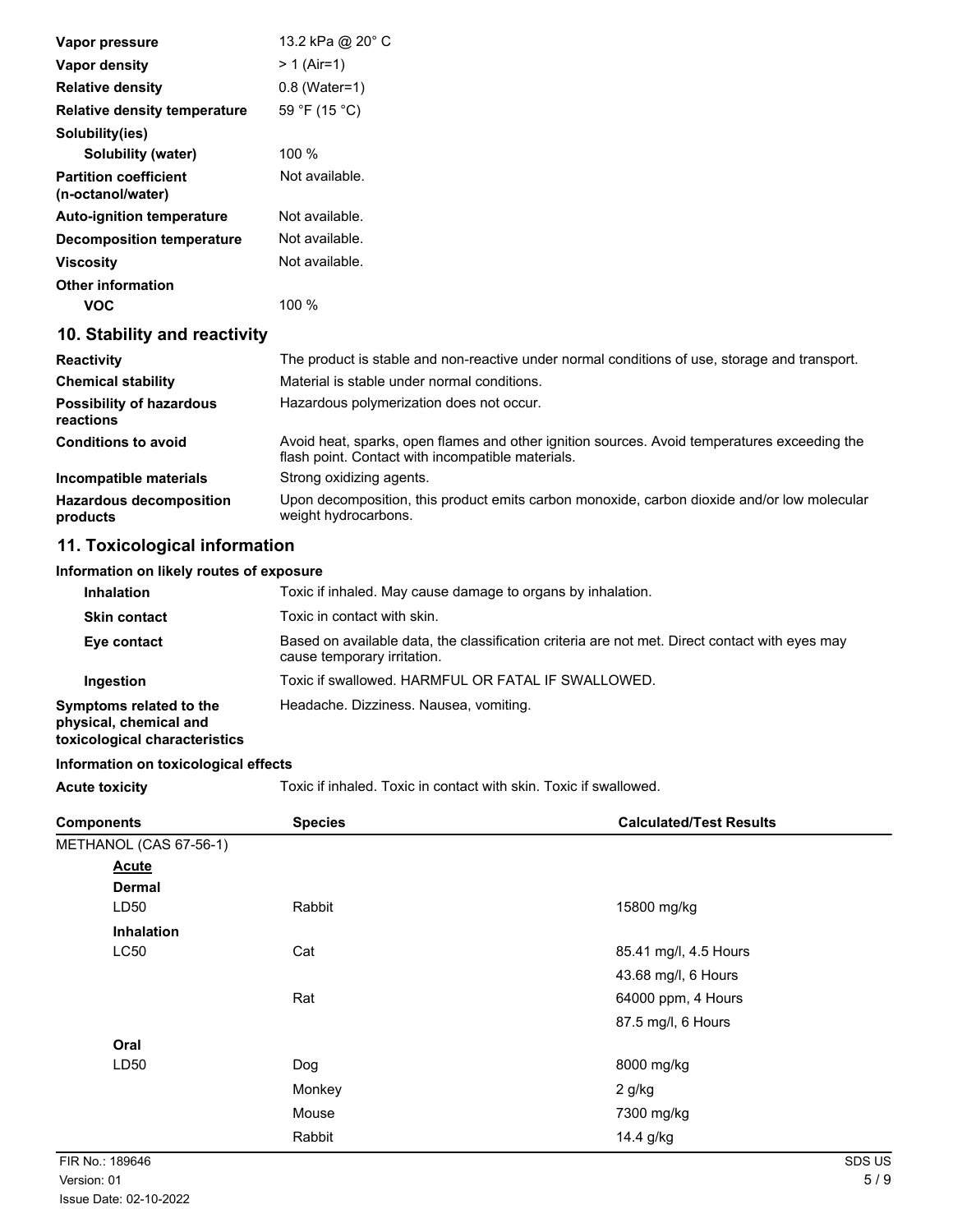| <b>Components</b>                                     | <b>Species</b>                                                                                                                  | <b>Calculated/Test Results</b>                                                                 |  |
|-------------------------------------------------------|---------------------------------------------------------------------------------------------------------------------------------|------------------------------------------------------------------------------------------------|--|
|                                                       | Rat                                                                                                                             | 5628 mg/kg                                                                                     |  |
| <b>Skin corrosion/irritation</b>                      | Prolonged skin contact may cause temporary irritation.                                                                          |                                                                                                |  |
| Serious eye damage/eye<br>irritation                  | Direct contact with eyes may cause temporary irritation.                                                                        |                                                                                                |  |
| Respiratory or skin sensitization                     |                                                                                                                                 |                                                                                                |  |
| <b>Respiratory sensitization</b>                      | Not a respiratory sensitizer.                                                                                                   |                                                                                                |  |
| <b>Skin sensitization</b>                             | This product is not expected to cause skin sensitization.                                                                       |                                                                                                |  |
| Germ cell mutagenicity                                | mutagenic or genotoxic.                                                                                                         | No data available to indicate product or any components present at greater than 0.1% are       |  |
| Carcinogenicity                                       | Not classifiable as to carcinogenicity to humans.                                                                               |                                                                                                |  |
| Not listed.<br>Not listed.                            | <b>IARC Monographs. Overall Evaluation of Carcinogenicity</b><br>OSHA Specifically Regulated Substances (29 CFR 1910.1001-1053) |                                                                                                |  |
| <b>Reproductive toxicity</b>                          | May damage fertility or the unborn child.                                                                                       |                                                                                                |  |
| Specific target organ toxicity -<br>single exposure   |                                                                                                                                 | Causes damage to organs. Respiratory tract. Central nervous system. Liver. Visual organs.      |  |
| Specific target organ toxicity -<br>repeated exposure | Liver. Visual organs.                                                                                                           | Causes damage to organs through prolonged or repeated exposure. Central nervous system.        |  |
| <b>Aspiration hazard</b>                              | Not an aspiration hazard.                                                                                                       |                                                                                                |  |
| <b>Chronic effects</b>                                | exposure.                                                                                                                       | Prolonged inhalation may be harmful. Causes damage to organs through prolonged or repeated     |  |
| 12. Ecological information                            |                                                                                                                                 |                                                                                                |  |
| <b>Ecotoxicity</b>                                    |                                                                                                                                 | The product is not classified as environmentally hazardous. However, this does not exclude the |  |

| <b>Ecotoxicity</b>                                                   |                                                                                                                                                                                                                                                                                                                                                                                               |                                                           |                                                                                                                                                                                             |
|----------------------------------------------------------------------|-----------------------------------------------------------------------------------------------------------------------------------------------------------------------------------------------------------------------------------------------------------------------------------------------------------------------------------------------------------------------------------------------|-----------------------------------------------------------|---------------------------------------------------------------------------------------------------------------------------------------------------------------------------------------------|
| <b>Components</b>                                                    |                                                                                                                                                                                                                                                                                                                                                                                               | <b>Species</b>                                            | <b>Calculated/Test Results</b>                                                                                                                                                              |
| METHANOL (CAS 67-56-1)                                               |                                                                                                                                                                                                                                                                                                                                                                                               |                                                           |                                                                                                                                                                                             |
| <b>Aquatic</b>                                                       |                                                                                                                                                                                                                                                                                                                                                                                               |                                                           |                                                                                                                                                                                             |
| Crustacea                                                            | <b>EC50</b>                                                                                                                                                                                                                                                                                                                                                                                   | Water flea (Daphnia magna)                                | > 10000 mg/l, 48 hours                                                                                                                                                                      |
| Fish                                                                 | <b>LC50</b>                                                                                                                                                                                                                                                                                                                                                                                   | Fathead minnow (Pimephales promelas) > 100 mg/l, 96 hours |                                                                                                                                                                                             |
| <b>Persistence and degradability</b>                                 | No data is available on the degradability of any ingredients in the mixture.                                                                                                                                                                                                                                                                                                                  |                                                           |                                                                                                                                                                                             |
| <b>Bioaccumulative potential</b>                                     |                                                                                                                                                                                                                                                                                                                                                                                               |                                                           |                                                                                                                                                                                             |
| Partition coefficient n-octanol / water (log Kow)<br><b>METHANOL</b> |                                                                                                                                                                                                                                                                                                                                                                                               | $-0.77$                                                   |                                                                                                                                                                                             |
| Mobility in soil                                                     | No data available. This product is miscible in water and may not disperse in soil.                                                                                                                                                                                                                                                                                                            |                                                           |                                                                                                                                                                                             |
| Other adverse effects                                                | The product contains volatile organic compounds which have a photochemical ozone creation<br>potential.                                                                                                                                                                                                                                                                                       |                                                           |                                                                                                                                                                                             |
| 13. Disposal considerations                                          |                                                                                                                                                                                                                                                                                                                                                                                               |                                                           |                                                                                                                                                                                             |
| <b>Disposal instructions</b>                                         | Collect and reclaim or dispose in sealed containers at licensed waste disposal site. Incinerate the<br>material under controlled conditions in an approved incinerator. Do not incinerate sealed<br>containers. If discarded, this product is considered a RCRA ignitable waste, D001. Dispose of<br>contents/container in accordance with local/regional/national/international regulations. |                                                           |                                                                                                                                                                                             |
| Local disposal regulations                                           | Dispose in accordance with all applicable regulations.                                                                                                                                                                                                                                                                                                                                        |                                                           |                                                                                                                                                                                             |
| <b>Hazardous waste code</b>                                          | D001: Waste Flammable material with a flash point <140 F<br>The waste code should be assigned in discussion between the user, the producer and the waste<br>disposal company.                                                                                                                                                                                                                 |                                                           |                                                                                                                                                                                             |
| Waste from residues / unused<br>products                             |                                                                                                                                                                                                                                                                                                                                                                                               | Disposal instructions).                                   | Dispose of in accordance with local regulations. Empty containers or liners may retain some<br>product residues. This material and its container must be disposed of in a safe manner (see: |

possibility that large or frequent spills can have a harmful or damaging effect on the environment.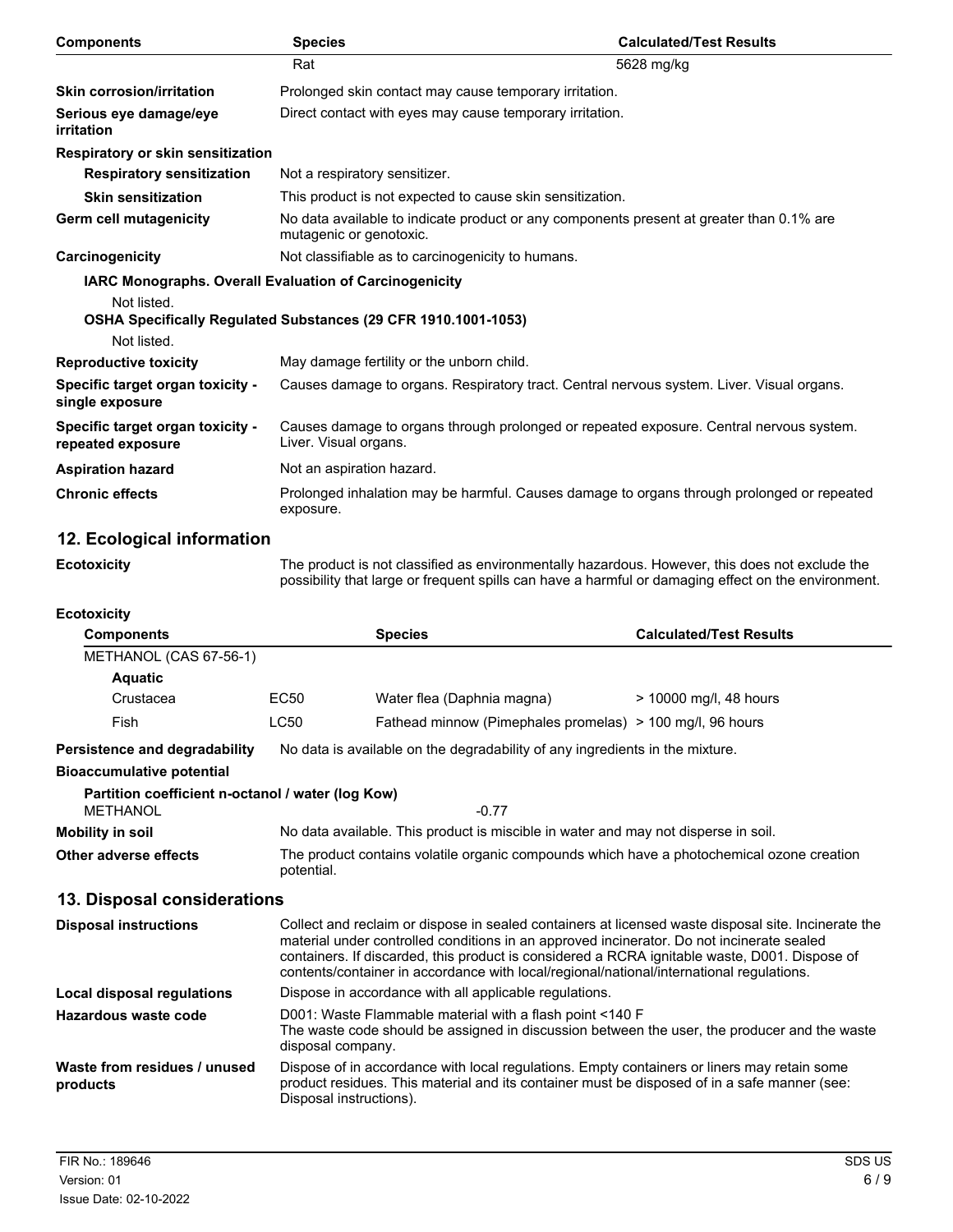Since emptied containers may retain product residue, follow label warnings even after container is emptied. Empty containers should be taken to an approved waste handling site for recycling or disposal.

# **14. Transport information**

| DOT                               |                                                                                                      |
|-----------------------------------|------------------------------------------------------------------------------------------------------|
| <b>UN number</b>                  | <b>UN1230</b>                                                                                        |
| UN proper shipping name           | Methanol, solution (METHANOL RQ = 5001 LBS)                                                          |
| <b>Transport hazard class(es)</b> |                                                                                                      |
| <b>Class</b>                      | 3                                                                                                    |
| <b>Subsidiary risk</b>            | $\qquad \qquad \blacksquare$                                                                         |
| Label(s)                          | 3                                                                                                    |
| <b>Packing group</b>              | $\mathbf{H}$                                                                                         |
|                                   | Special precautions for user Read safety instructions, SDS and emergency procedures before handling. |
| <b>Special provisions</b>         | IB2, T7, TP2                                                                                         |
| <b>Packaging exceptions</b>       | 150                                                                                                  |
| Packaging non bulk                | 202                                                                                                  |
| Packaging bulk                    | 242                                                                                                  |
| IATA                              |                                                                                                      |
| UN number                         | <b>UN1230</b>                                                                                        |
| UN proper shipping name           | Methanol solution (METHANOL)                                                                         |
| <b>Transport hazard class(es)</b> |                                                                                                      |
| <b>Class</b>                      | 3                                                                                                    |
| <b>Subsidiary risk</b>            | 6.1                                                                                                  |
| <b>Packing group</b>              | Ш                                                                                                    |
| <b>Environmental hazards</b>      | No.                                                                                                  |
| <b>ERG Code</b>                   | 3L                                                                                                   |
|                                   | Special precautions for user Read safety instructions, SDS and emergency procedures before handling. |
| <b>Other information</b>          |                                                                                                      |
| Passenger and cargo               | Allowed with restrictions.                                                                           |
| aircraft                          |                                                                                                      |
| Cargo aircraft only               | Allowed with restrictions.                                                                           |
| IMDG                              |                                                                                                      |
| <b>UN number</b>                  | <b>UN1230</b>                                                                                        |
| UN proper shipping name           | METHANOL SOLUTION (METHANOL)                                                                         |
| <b>Transport hazard class(es)</b> |                                                                                                      |
| <b>Class</b>                      | 3                                                                                                    |
| <b>Subsidiary risk</b>            | 6.1                                                                                                  |
| Packing group                     | Ш                                                                                                    |
| <b>Environmental hazards</b>      |                                                                                                      |
| <b>Marine pollutant</b>           | No.                                                                                                  |
| EmS                               | $F-E$ , S-D                                                                                          |
|                                   | Special precautions for user Read safety instructions, SDS and emergency procedures before handling. |
| Transport in bulk according to    | Not established.                                                                                     |
| Annex II of MARPOL 73/78 and      |                                                                                                      |
| the IBC Code                      |                                                                                                      |
| DOT                               |                                                                                                      |

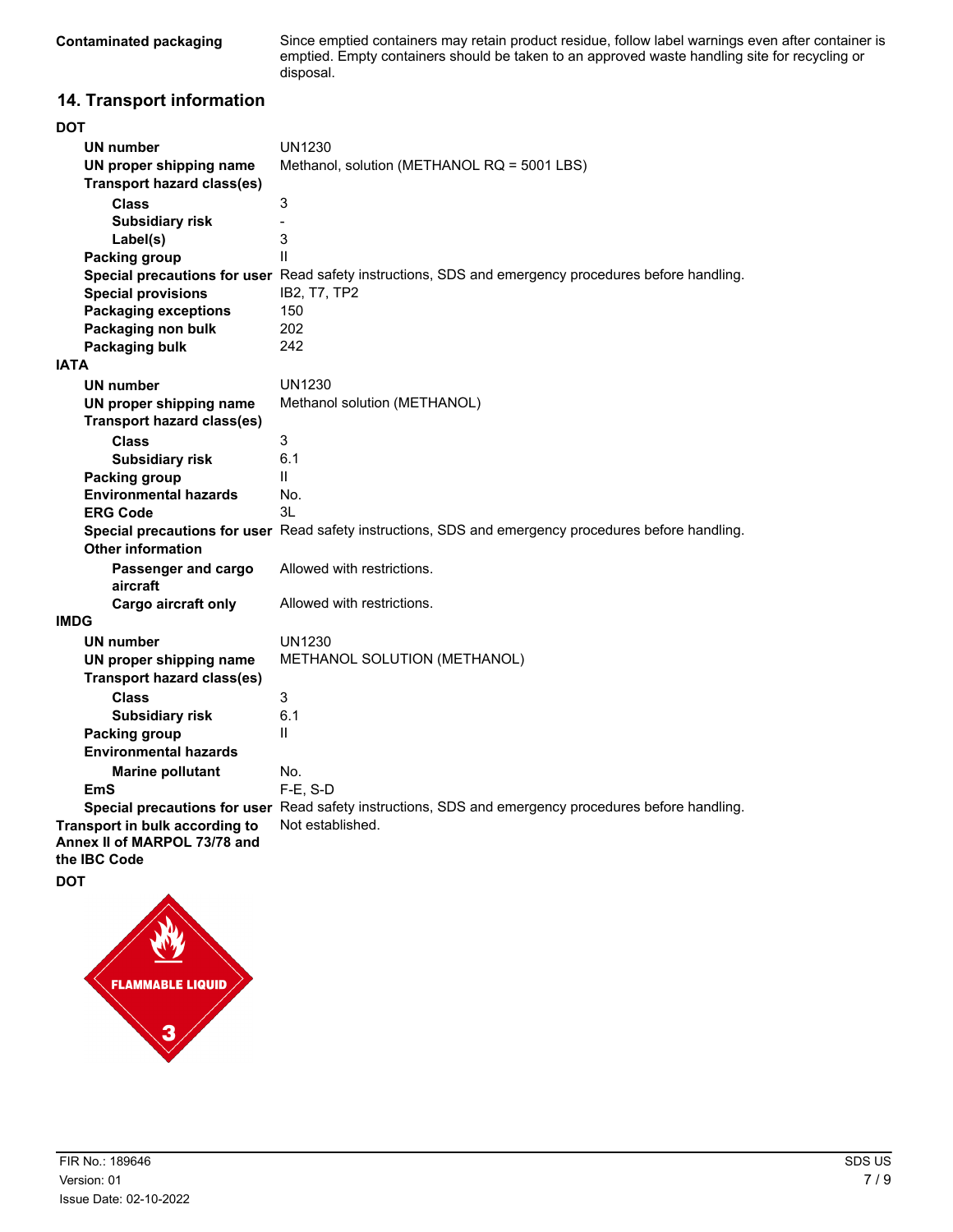| <b>IATA; IMDG</b>                                                                                                           |                                                                  |                                                                                                                 |                                                                                                                                                                                                      |  |
|-----------------------------------------------------------------------------------------------------------------------------|------------------------------------------------------------------|-----------------------------------------------------------------------------------------------------------------|------------------------------------------------------------------------------------------------------------------------------------------------------------------------------------------------------|--|
|                                                                                                                             |                                                                  |                                                                                                                 |                                                                                                                                                                                                      |  |
|                                                                                                                             |                                                                  |                                                                                                                 |                                                                                                                                                                                                      |  |
|                                                                                                                             | 6                                                                |                                                                                                                 |                                                                                                                                                                                                      |  |
|                                                                                                                             |                                                                  |                                                                                                                 |                                                                                                                                                                                                      |  |
| 15. Regulatory information                                                                                                  |                                                                  |                                                                                                                 |                                                                                                                                                                                                      |  |
| <b>US federal regulations</b>                                                                                               | Standard, 29 CFR 1910.1200.                                      |                                                                                                                 | This product is a "Hazardous Chemical" as defined by the OSHA Hazard Communication                                                                                                                   |  |
| <b>Toxic Substances Control Act (TSCA)</b>                                                                                  |                                                                  |                                                                                                                 |                                                                                                                                                                                                      |  |
| Not regulated.                                                                                                              | TSCA Section 12(b) Export Notification (40 CFR 707, Subpt. D)    |                                                                                                                 |                                                                                                                                                                                                      |  |
| <b>CERCLA Hazardous Substance List (40 CFR 302.4)</b>                                                                       |                                                                  |                                                                                                                 |                                                                                                                                                                                                      |  |
| METHANOL (CAS 67-56-1)<br><b>SARA 304 Emergency release notification</b>                                                    |                                                                  | Listed.                                                                                                         |                                                                                                                                                                                                      |  |
| Not regulated.<br>OSHA Specifically Regulated Substances (29 CFR 1910.1001-1053)                                            |                                                                  |                                                                                                                 |                                                                                                                                                                                                      |  |
| Not listed.                                                                                                                 |                                                                  |                                                                                                                 |                                                                                                                                                                                                      |  |
| Superfund Amendments and Reauthorization Act of 1986 (SARA)<br><b>SARA 302 Extremely hazardous substance</b><br>Not listed. |                                                                  |                                                                                                                 |                                                                                                                                                                                                      |  |
| SARA 311/312 Hazardous<br>chemical                                                                                          | Yes                                                              |                                                                                                                 |                                                                                                                                                                                                      |  |
| <b>Classified hazard</b><br>categories                                                                                      | Acute toxicity (any route of exposure)<br>Reproductive toxicity  | Flammable (gases, aerosols, liquids, or solids)<br>Specific target organ toxicity (single or repeated exposure) |                                                                                                                                                                                                      |  |
| SARA 313 (TRI reporting)                                                                                                    |                                                                  |                                                                                                                 |                                                                                                                                                                                                      |  |
| <b>Chemical name</b>                                                                                                        |                                                                  | <b>CAS number</b>                                                                                               | % by wt.                                                                                                                                                                                             |  |
| <b>METHANOL</b>                                                                                                             |                                                                  | 67-56-1                                                                                                         | 99.99                                                                                                                                                                                                |  |
| <b>Other federal requlations</b>                                                                                            |                                                                  |                                                                                                                 |                                                                                                                                                                                                      |  |
| Clean Air Act (CAA) Section 112 Hazardous Air Pollutants (HAPs) List                                                        |                                                                  |                                                                                                                 |                                                                                                                                                                                                      |  |
| METHANOL (CAS 67-56-1)<br>Clean Air Act (CAA) Section 112(r) Accidental Release Prevention (40 CFR 68.130)                  |                                                                  |                                                                                                                 |                                                                                                                                                                                                      |  |
| Not regulated.                                                                                                              |                                                                  |                                                                                                                 |                                                                                                                                                                                                      |  |
| <b>Safe Drinking Water Act</b><br>(SDWA)                                                                                    |                                                                  | Contains component(s) regulated under the Safe Drinking Water Act.                                              |                                                                                                                                                                                                      |  |
| <b>US state regulations</b>                                                                                                 |                                                                  |                                                                                                                 |                                                                                                                                                                                                      |  |
| <b>California Proposition 65</b>                                                                                            |                                                                  |                                                                                                                 |                                                                                                                                                                                                      |  |
|                                                                                                                             | to www.P65Warnings.ca.gov.                                       |                                                                                                                 | <b>WARNING:</b> This product can expose you to chemicals including METHANOL, which is known to the State of<br>California to cause birth defects or other reproductive harm. For more information go |  |
|                                                                                                                             | California Proposition 65 - CRT: Listed date/Developmental toxin |                                                                                                                 |                                                                                                                                                                                                      |  |
| METHANOL (CAS 67-56-1)                                                                                                      |                                                                  | Listed: March 16, 2012                                                                                          |                                                                                                                                                                                                      |  |
| <b>International Inventories</b>                                                                                            |                                                                  |                                                                                                                 |                                                                                                                                                                                                      |  |
| All components are listed or are exempt from listing on the Toxic Substances Control Act Inventory.                         |                                                                  |                                                                                                                 |                                                                                                                                                                                                      |  |
| 16 Other information including date of preparation or last revision                                                         |                                                                  |                                                                                                                 |                                                                                                                                                                                                      |  |

**16. Other information, including date of preparation or last revision**

| <b>Issue date</b> | 02-10-2022     |        |
|-------------------|----------------|--------|
| <b>Version</b>    | 0 <sub>1</sub> |        |
| FIR No.: 189646   |                | SDS US |